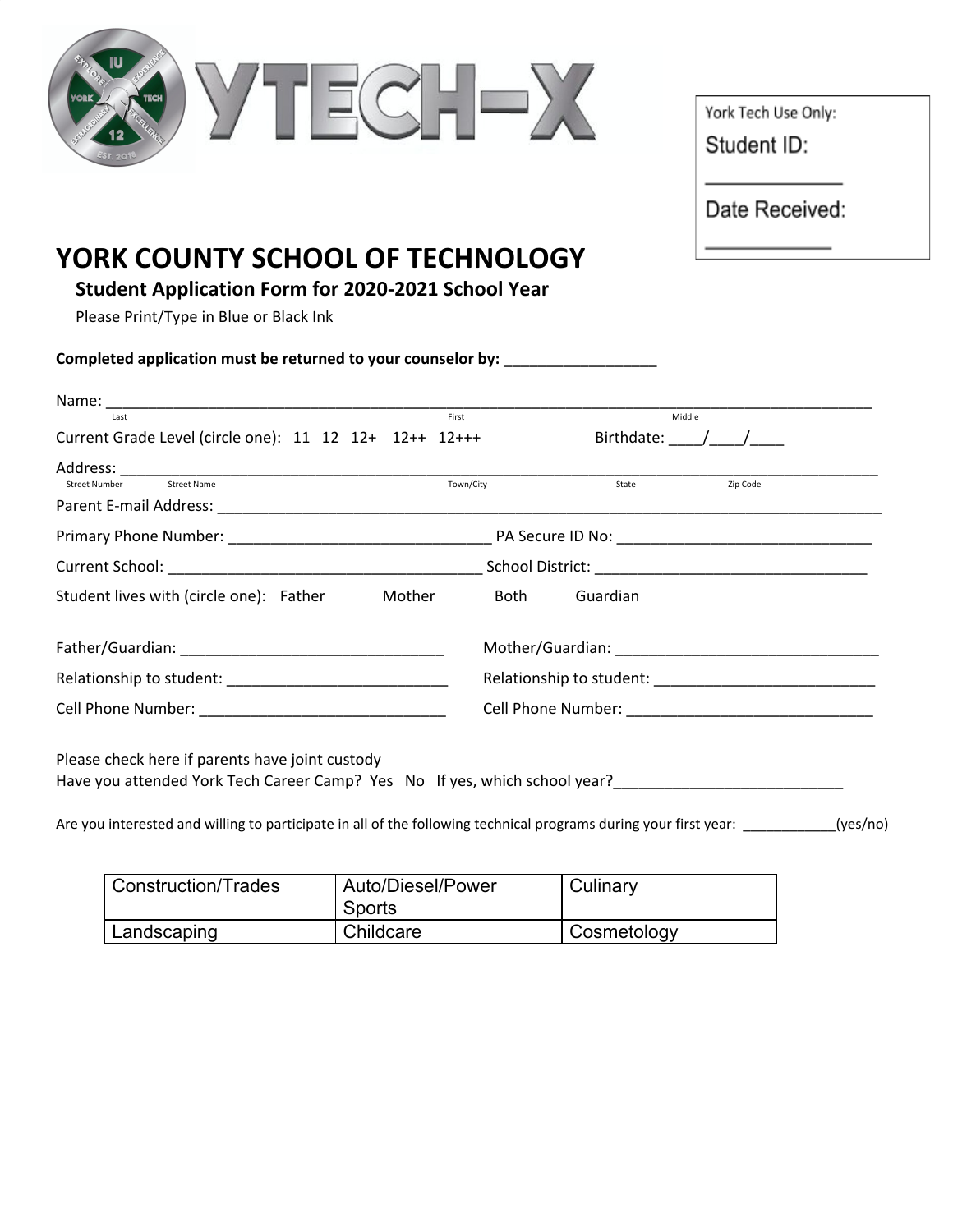

# **Applicant Essay**

In order for an application to be considered complete, the student must write an essay of 150-200 words answering the questions below. The essay must be the words of the student and may be typed and attached to this form.

#### 1. Why are you interested in this program?

| <u> 1989 - Johann John Stone, markin basar basalar (</u> |  |
|----------------------------------------------------------|--|
|                                                          |  |
| <u> 1980 - Johann Barbara, martxa a</u>                  |  |
|                                                          |  |
|                                                          |  |
|                                                          |  |
|                                                          |  |

2. What skills or interests do you have that will help you in your technical program?

| <u> 1980 - Johann Barn, mars eta bat erroman erroman erroman erroman erroman erroman erroman erroman erroman err</u> |  |
|----------------------------------------------------------------------------------------------------------------------|--|
|                                                                                                                      |  |
|                                                                                                                      |  |
|                                                                                                                      |  |
|                                                                                                                      |  |
|                                                                                                                      |  |
|                                                                                                                      |  |
|                                                                                                                      |  |
|                                                                                                                      |  |
|                                                                                                                      |  |
|                                                                                                                      |  |
|                                                                                                                      |  |
|                                                                                                                      |  |
|                                                                                                                      |  |
|                                                                                                                      |  |
|                                                                                                                      |  |
|                                                                                                                      |  |
|                                                                                                                      |  |
|                                                                                                                      |  |
|                                                                                                                      |  |
|                                                                                                                      |  |
|                                                                                                                      |  |
|                                                                                                                      |  |
|                                                                                                                      |  |
|                                                                                                                      |  |
|                                                                                                                      |  |
|                                                                                                                      |  |
|                                                                                                                      |  |
|                                                                                                                      |  |
|                                                                                                                      |  |
|                                                                                                                      |  |
|                                                                                                                      |  |
|                                                                                                                      |  |
|                                                                                                                      |  |
|                                                                                                                      |  |
|                                                                                                                      |  |
|                                                                                                                      |  |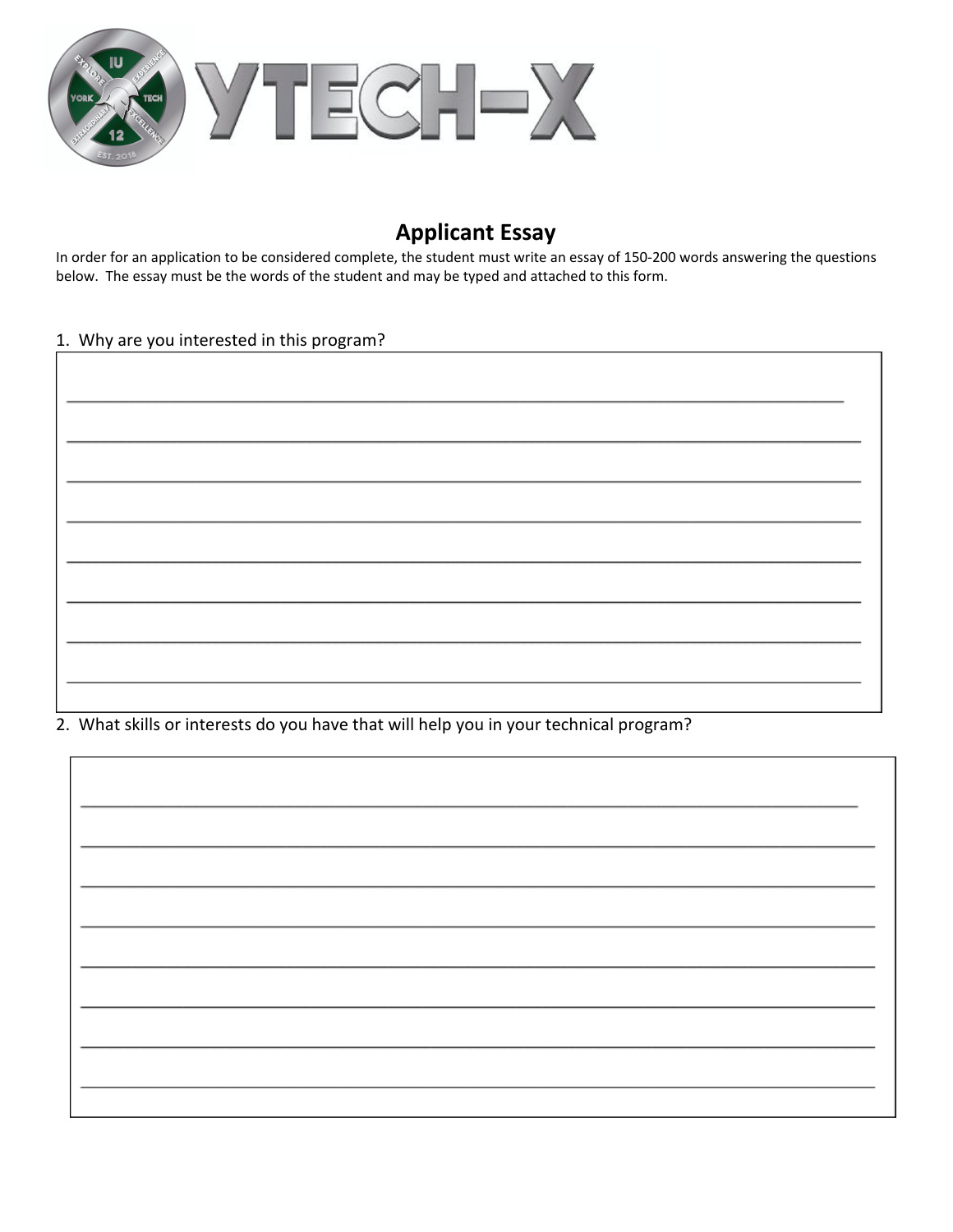

## **Entrance Requirements**

- Be at least a sophomore in high school at the time of application with at least 2 years of special education eligibility remaining and at least a junior in high school during the first year of programming
- Receive passing grades in the four major subject areas of English, Math, Science, and Social Studies
- Have 3 or less unexcused absences at the time of application (current school year)
- Participate in the acceptance process as outlined below:

| Step                                                        | Timeframe                             |
|-------------------------------------------------------------|---------------------------------------|
| <b>YCST Tour and Program Overview</b>                       | Fall of school year prior to Starting |
|                                                             | the program                           |
| Fall Open House: Optional event in which you can learn more | November 14th, 2019 6-8 p.m.          |
| about YCST and YTECH-X                                      |                                       |
| Application and Submission of Required Paperwork            | January 31, 2020                      |
|                                                             |                                       |
| <b>Experience Day</b>                                       | March 10, 2020 9:00-2:00 p.m.         |
| Students participate in structured experiences in           | Make up Day: March 17th, 2020         |
| various technical areas and are evaluated using a           |                                       |
| rubric for characteristics such as:                         | This is a required event for          |
| Flexibility<br>$\circ$                                      | students selected to move to stage    |
| Interpersonal communication<br>$\circ$                      | 2 of the admission process. Please    |
| Seeking assistance when needed<br>$\circ$                   | save the date.                        |
| Attitude<br>$\Omega$                                        |                                       |
| Acceptance of feedback<br>$\circ$                           |                                       |
| Perseverance<br>$\circ$                                     |                                       |
| <b>Orientation Day</b>                                      | May 6, 2020 6-8 p.m.                  |
| For accepted students and parents                           |                                       |
| OVR available                                               | This is a required event for          |
|                                                             | students accepted into the            |
|                                                             | program. Please save the date.        |

- If accepted into the program, candidates must provide the following by June 30th, 2018:
	- o Evidence of Office of Vocational Rehabilitation (OVR) case management or completed application
	- o State issued identification
	- o Evidence of original birth certificate
	- o Social Security Card
	- o Evidence of physical and TB test
	- o Clearances
		- State Police
		- Child Abuse
		- FBI Fingerprinting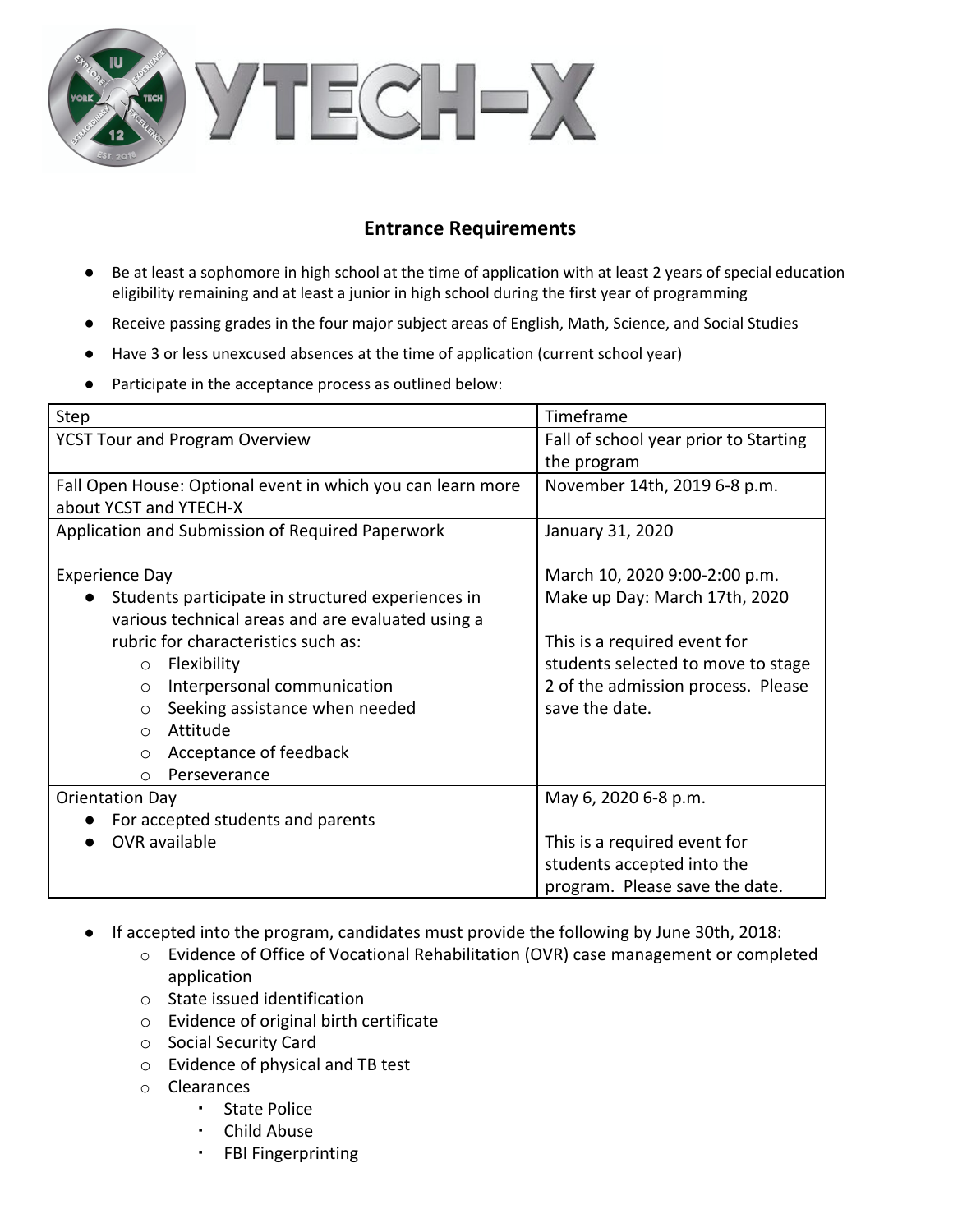

Applicants and parents/guardians agree to uphold high standards of behavior and attendance and to participate in mandatory progress meetings including the meeting to determine placement in year two technical area.

| Student initials:                 | Date: | Parent Initials: | Date: |
|-----------------------------------|-------|------------------|-------|
| <b>Safe Schools Act Statement</b> |       |                  |       |

Pennsylvania School Code 13-304-A states in part "Prior to admission to any school entity, the parent, guardian, or other person having control or change of a student shall, upon registration provide a sworn statement of affirmation stating whether the pupil was previously or is presently suspended or expelled from any public or private school of this Commonwealth or any other state for an action or offense involving a weapon, alcohol or drugs, or for the willful infliction of injury to another person or for any act of violence committed on school property."

\_\_\_ I hereby swear or affirm that my child was not suspended or expelled and is not presently suspended or expelled from any public or private school in the Commonwealth or any other state for an act or offense involving weapons, alcohol or drugs, or willful infliction of injury to another person.

My child is/was previously suspended [ ] or expelled [ ] from a public or private school in the Commonwealth or another state for an act or offense involving weapons, alcohol or drugs, or willful infliction of injury to another person.

| Grade: | Reason: |
|--------|---------|
|        |         |
|        |         |
|        |         |

#### **Agreement between Parent/Guardian and York County School of Technology**

Parent/Guardian signature below indicates all of the following:

1. My child has my permission to apply to York County School of Technology and all information provided on this application is correct to the best of my knowledge.

\_\_\_\_\_\_\_\_\_\_\_\_\_\_\_\_\_\_\_\_\_\_\_\_\_\_\_\_\_\_\_\_\_\_\_\_\_\_\_ \_\_\_\_\_\_\_\_\_\_\_\_\_\_\_\_\_\_\_\_\_\_\_\_\_\_\_\_\_\_\_\_\_\_\_\_\_\_\_\_\_\_

- 2. Once an offer of admission is accepted, my child is required to attend York County School of Technology for the entire 2019-2020 school year.
- 3. I approve of my child's records being released to York County School of Technology upon application to York Tech.

Student Signature **Parent/Guardian Signature** Parent/Guardian Signature

The York County School of Technology shall not discriminate against any student, employee or applicant for admission or employment, or in its activities or programs, on the basis of race, color, religious creed, ancestry, union membership, age, gender, sexual orientation, gender expression or identity, national origin, AIDS or HIV status, or disability. Inquiries may be directed to Mr. Gerry Mentz, Director of Student Services, at 2179 S. Queen Street; York, Pennsylvania 17402; or 717-741-0820 x5108. Email [GMentz@ytech.edu](mailto:GMentz@ytech.edu).

La Escuela de Tecnología del Condado de York no discriminará a ningún estudiante, empleado o solicitante de admisión o empleo, ni en sus actividades o programas, por raza, color, credo religioso, ascendencia, afiliación sindical, edad, sexo, orientación sexual , la expresión o la identidad de género, el origen nacional, el SIDA o la condición de VIH, o la discapacidad. Las preguntas pueden dirigirse al Sr. Gerry Mentz, Director de Servicios Estudiantiles, al 2179 S. Queen Street; York, Pennsylvania 17402; o 717-741-0820 x5108. Correo electrónico [GMentz@ytech.edu.](mailto:GMentz@ytech.edu)